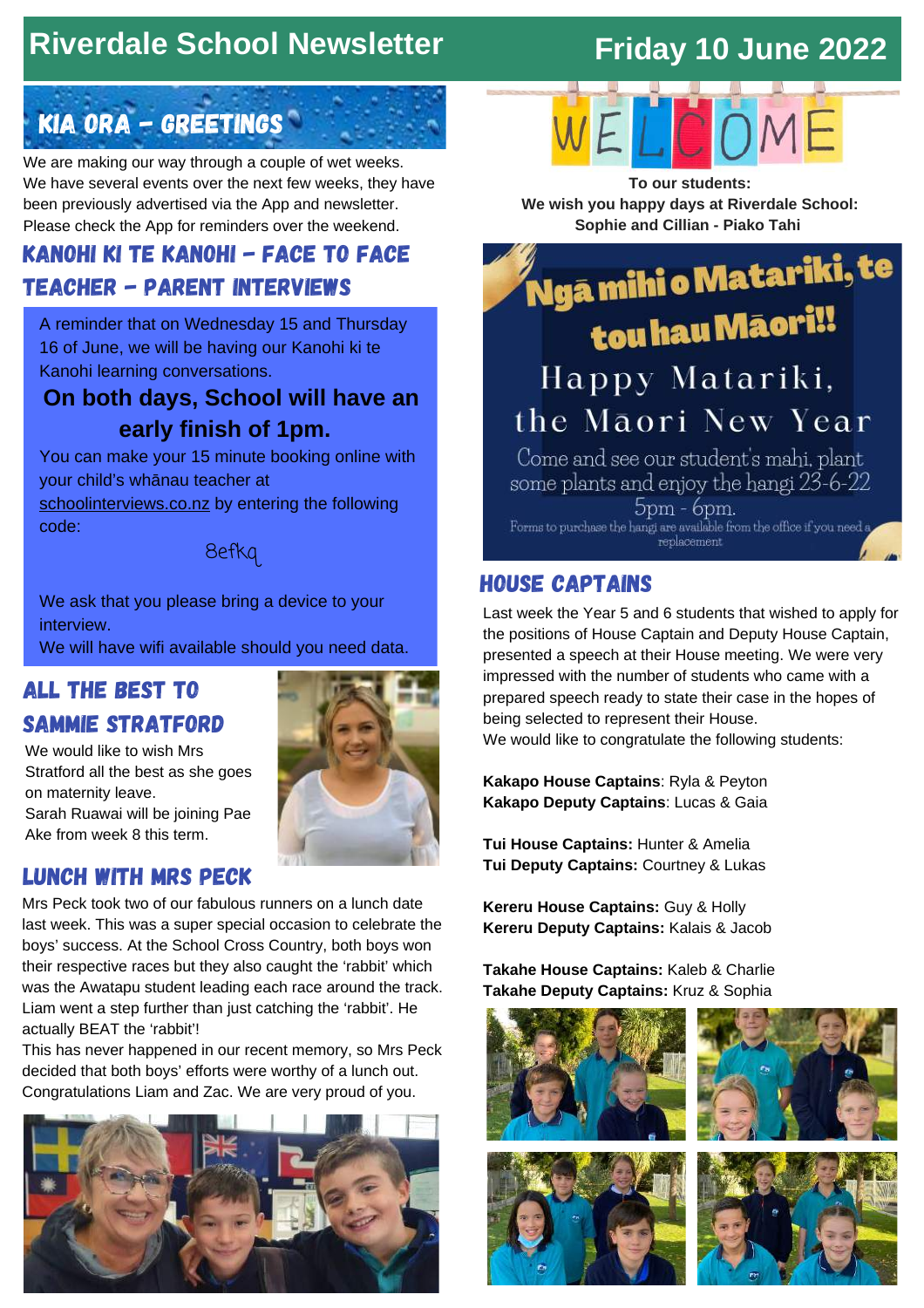## Class celebrations

### pounamu atawhai

#### **Bon Appétite**



After researching some of the environmental benefits of eating insects as part of our Science Inquiry, the students in Pounamu Atawhai were challenged to complete a piece of persuasive writing explaining why we should or shouldn't include these tasty invertebrates in our diet.

After a bit of research, many of the children who originally thought this was a disgusting idea, changed their minds so we decided to give it a go! Serving trays of lightly salted locusts and crickets were passed around for the children and teachers to feast on. Some of us were even pleasantly surprised!







As part of our Science Inquiry, Piako Rua students have been learning about birds, bugs and plants. Last week, some of us had a go at writing 'Who am I?' stories where we described an insect for our reader to guess. Can you guess which bugs we are describing?



I am only found in New Zealand and my body is long and stripy. I have 6 legs and my back legs are the longest because I use them to jump. What am I? By Nathaniel

My body is stripy and I am black and yellow. I collect pollen and make honey. I have see through wings and live in a beehive. I also have a stinger. Can you guess what I am? By Aile M

I have three colours which are white, black and orange. I came from a cocoon. I lay eggs on swan plants and I can fly. After I lay my eggs I go somewhere else. What am I? By Laura

### pounamu atawhai

#### We did some writing in class this week about our experiences competing in the Cross Country.

Cross country 2022 was amazing. As I ran past the kids at cross country I could feel my heart beating faster than a humming bird's wings.. I could smell the excitement coming from other people. The wind blew into my face as I ran the track. I was sweating and puffing but I didn't care. I was coming 2nd to last but I didn't care. As i ran to the mark that I made in my mind, I felt puffed. I remembered the advice - keep running, it's just a mind illusion. The track was muddy and wet. I touched the bushes and then I heard parents cheering on their children. My dad was the loudest... it was embarrassing. I saw the fallen trees behind me. As i ran to the finish line all the kids gave me a high five. I was amazed at my hard work. My face was as red as a tomato. I came l'7th...wow not ast gave my mum and dad big high five.  $\perp$  $\alpha$ 

BY DANIEL - YEAR 4



I came out of the bush and I could see the finish line. I could taste the cheering from the other side. But I could feel Bella right behind me. I could not let her pass me. Because I was coming first. I could hear people breathing so heavily. My legs were telling me to slow down. But I didn't. I could not let her pass me. When I turned the corner I felt myself1 start to slow down. So I pushed myself to not give in. I could hear millions of people saying go Mele! Soon I could see the bright blue flag that was as blue as a blueberry. It was over! I came first! I got my number from Mr Carter and I walked back. My legs felt like they had been shaken by Alannah. While I cheered the others on, Mrs Mabey walked around taking photos. That was the best day of my life partly because Harper gave me a lolly. There were a million smiles racing around my bones. I was so proud of myself.

BY MELEANE - YEAR 4

### Support Staff Week

We wish to publicly acknowledge the incredible work that our wonderful Support Staff do at Riverdale School. Their dedication to working with and for your children continues to make a significant difference to their learning and the positive experiences that they have here at Riverdale.

To Tracey, Kerry, Rachael, Karina, Maryanne, Pieta, Kelly, Lynne, Jaxon and Kate, we thank you for all you do to support our teachers and our students.